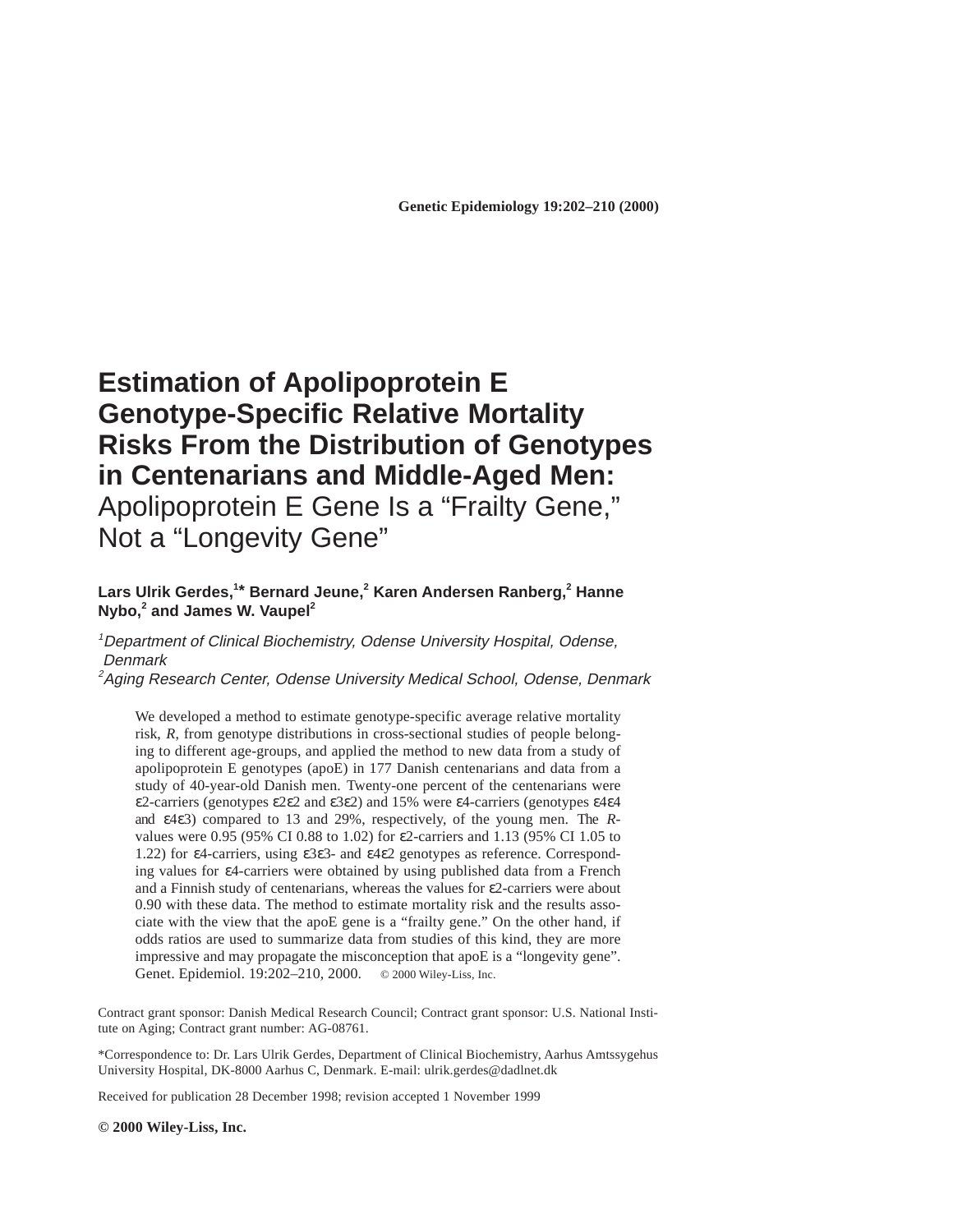**Key words: apolipoprotein E gene; centenarians; relative risk of death; estimation method**

## **INTRODUCTION**

Apolipoprotein E (apoE) is centrally involved in lipoprotein metabolism but also has other important biological functions [Davignon et al., 1988; Mahley, 1988; Weisgraber et al., 1994]. The gene on chromosome 19q13.2 has three common alleles, ε2, ε3, and ε4, with varying frequencies in populations around the world [Gerdes et al., 1996]. Carriers of the ε4-allele have higher risk of coronary heart disease and Alzheimer's disease, relative to people with the most common genotype, ε3ε3, and carriers of the ε2-allele have lower risk [Davignon et al., 1988; Wilson et al., 1996; Farrer et al., 1997].

Not unexpectedly, then, the frequency of ε4-carriers is lower, and the frequency of  $\varepsilon$ 2-carriers is higher in octogenarians, nonagenarians, and centenarians than in younger people [Davignon et al., 1987; Kervinen et al., 1994; Rebeck et al., 1994; Louhija et al., 1994; Schächter et al., 1994; Asada et al., 1996].

Data from studies of old people versus young people resemble data from cumulative case-control studies and the odds ratio (OR) is being used as a measure, for instance "of the relative chance of becoming a centenarian between subjects with or without a given allele" [Schächter et al., 1994], or, conversely, the risk of dying before reaching the old age. We challenge this use and interpretation of odds ratios, for the reason illustrated in Figure 1. It shows how the odds ratio calculated from the proportions of individuals in two subpopulations of a cohort aged 40 and the proportions among the survivors in the following 60 years fails to reflect that the mortality hazard in one of the subpopulations is 25% higher than in the other.

We, therefore, developed a method to obtain a different measure of association from cross-sectional genetic studies of old people versus young people, namely, estimates of the genotype-specific average relative mortality risks in the age interval considered. The method was applied to data from a study of apoE genotypes in 177 Danish centenarians.



Fig. 1. The odds ratio calculated from the proportions of individuals in two subpopulations of a cohort aged 40 and the corresponding proportions among the survivors in the following 60 years, when the hazard of death in one subpopulation is 25% higher than the hazard in the other. Simulated data.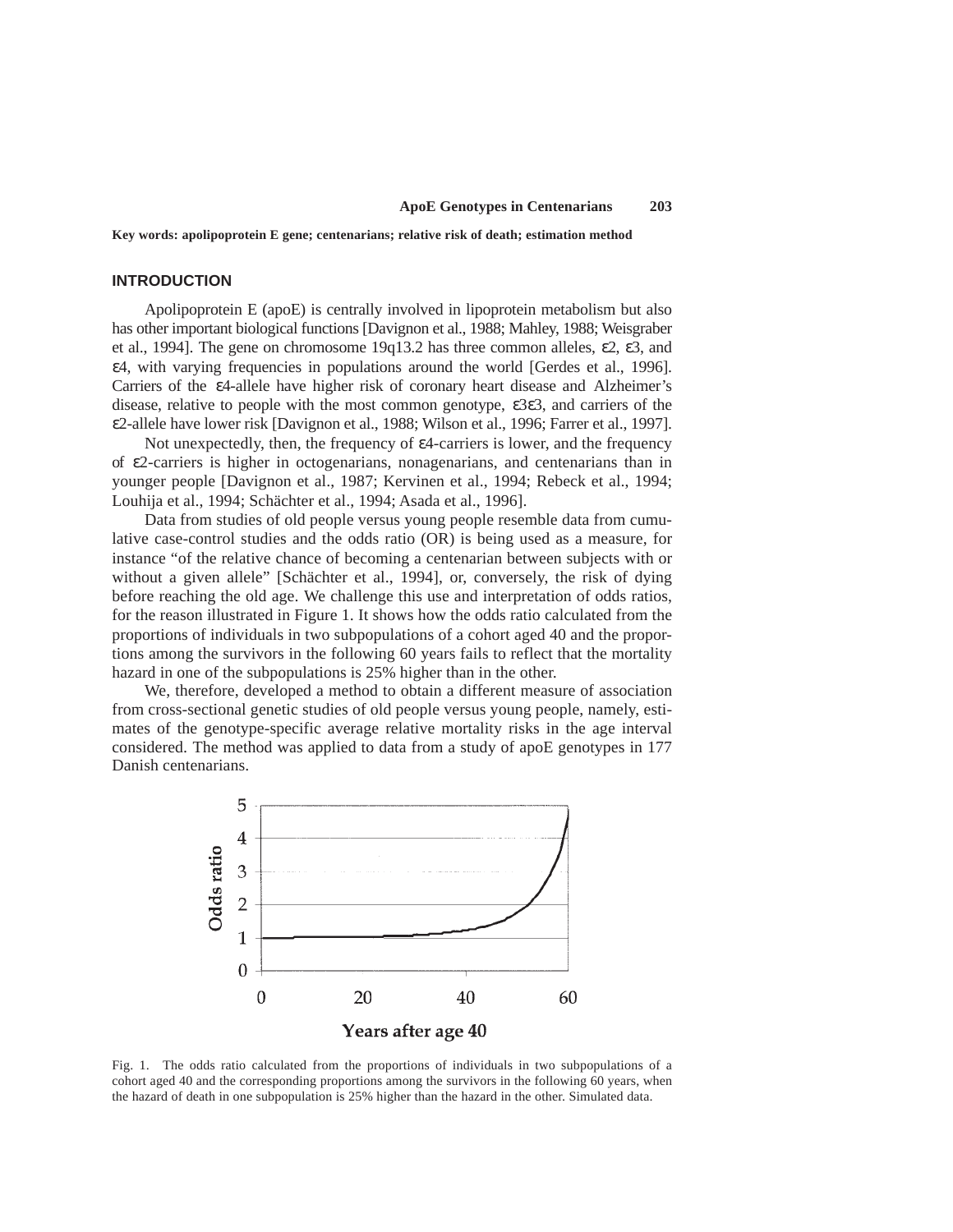## **MATERIALS AND METHODS Subjects**

We approached all people over the age of 99 living in the island of Funen in May 1994 (pilot study) and all new Danish centenarians occurring in the period from April 1995 to June 1996. Fifty-eight individuals were identified in the pilot study, and 42 (72%) participated and also agreed to have blood samples taken. Twentyseven of these were 100 years old. In the nationwide survey there were 276 eligible centenarians of which 151 (55%) participated and agreed to give a blood sample. There were no major differences between participants and non-participants in the proportion of men and women, the proportion living in nursing homes, or the proportion being severely disabled. The study was approved by the ethical committee of the County of Funen (1994) and by the Central Danish Ethical Committee (1995). The distribution of apoE genotypes in 466 randomly selected 40-year-old Danish men was used for comparison [Gerdes et al., 1992; Hansen et al., 1994].

#### **Laboratory Methods**

ApoE genotypes were determined from dried blood spots using the PCR method as described by Hixson and Vernier [Hixson and Vernier, 1990; Hansen et al., 1994].

#### **Mathematical and Statistical Methods**

ApoE allele frequencies were estimated by gene counting and 95% confidence intervals calculated as previously described [Gerdes et al., 1992].

The genotype-specific average relative mortality risk in an age interval, *R*, was estimated as follows. Let  $\mu_1(x)$  be the hazard of death at age x in carriers of a genotype (group 1) and let  $\mu_2(x)$  be the hazard in individuals without the genotype in question (group 2). Under the proportional hazard assumption  $\mu_1(x) = R \cdot \mu_2(x)$ , where *R* denotes the relative risk of group 1 compared with group 2. Let  $s_1[a,b]$  and  $s_2[a,b]$ denote the probabilities of survival in the two groups from some starting age *a* to some final age *b*.

Then because  $s_i[a,b] = \exp(-\int_a^b \mu_i(x)dx)$ , it follows that  $s_i[a,b] = (s_2[a,b])^R$ . Let *N*(*a*) be the total size of a population at starting age *a* and let  $p_1(a)$  and  $p_2(a)$  be the proportions in the two groups. Similarly, let  $N(b)$ ,  $p_1(b)$  and  $p_2(b)$  be the size, and proportions among survivors at age *b*, and let  $S[a,b] = N(b)/N(a)$  be the probability of surviving from age *a* to age *b* in the population as a whole. Then, with  $s_1[a,b]$ defined as above, the following identity holds:  $N(a) \cdot p_1(a) \cdot s_1[a,b] = N(b) \cdot p_1(b)$ .

Using  $N(b) = N(a) \cdot S[a,b]$ , rearranging terms and canceling  $N(a)$  yields  $s_1[a,b]$  $p_1(b) \cdot S[a,b]/p_1(a)$ . Similarly,  $s_2[a,b] = p_2(b) \cdot S[a,b]/p_2(a)$ . Inserting these expressions in  $s_1[a,b] = (s_2[a,b])^R$  and solving for *R* yields the formula we used:

$$
R = \frac{\ln \mathbf{p}_1(\mathbf{b}) - \ln \mathbf{p}_1(\mathbf{a}) + \ln S[\mathbf{a}, \mathbf{b}]}{\ln \mathbf{p}_2(\mathbf{b}) - \ln \mathbf{p}_2(\mathbf{a}) + \ln S[\mathbf{a}, \mathbf{b}]}.
$$

The four values of *p* could be calculated from the data (see Table II in Results). Data from the Danish Mortality Database shows that for Danes who were 40 years old some 60 years ago, the chance of surviving from 40 to 100 (i.e., *S*[*a*,*b*] in the formula) was about 0.002. Approximate 95% confidence intervals for *R* were calculated as  $R_L$ ,  $R_U$  =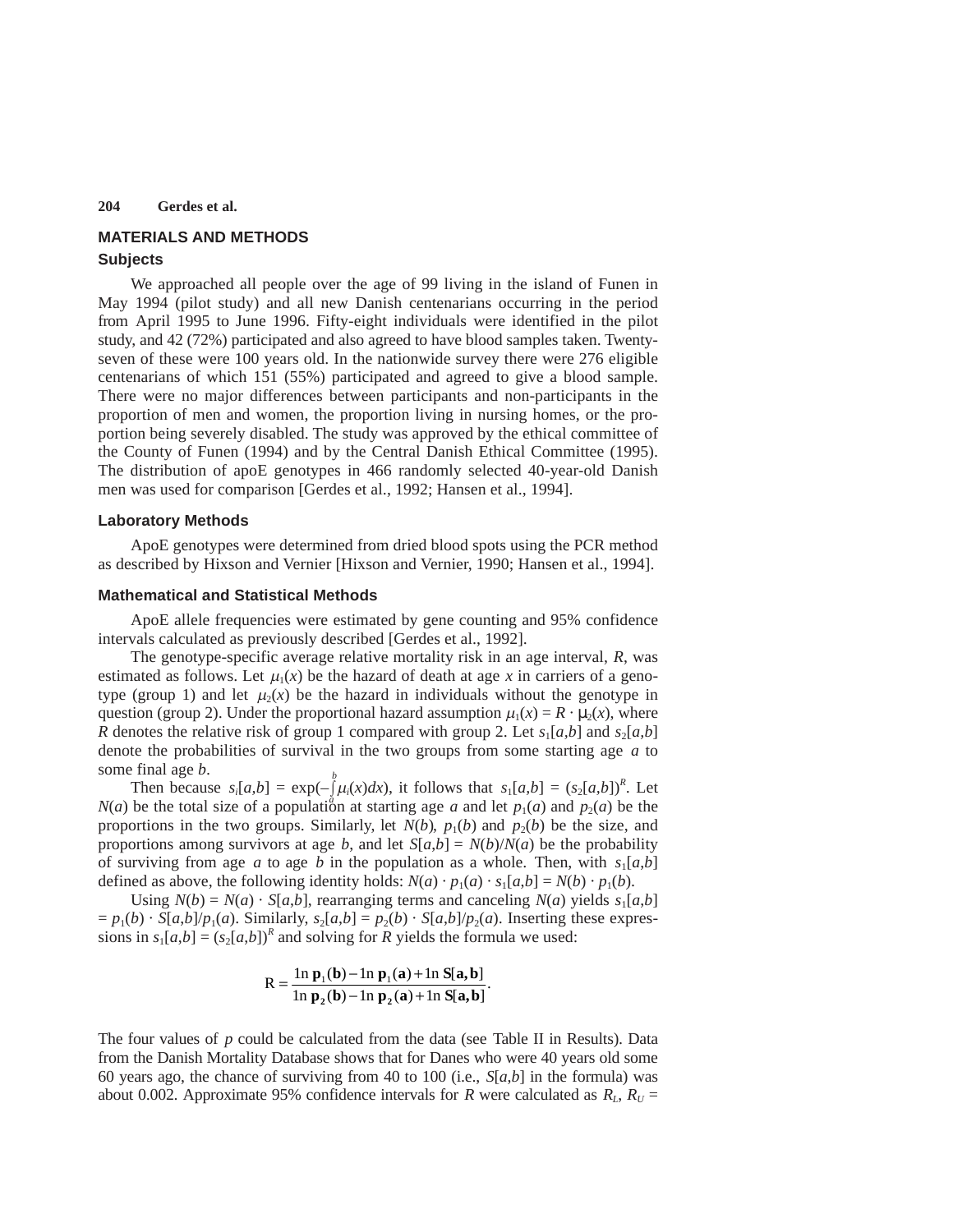$R^{(1\pm1.96/\gamma)}$ , where  $\chi$  is the square root of the null  $\chi^2$  for the observed distribution of individuals in group 1 and 2 at ages *a* and *b*. The formula was derived for rate ratios or odds ratios [Miettinen, 1985] and gave the same results with *R* as a sampling method.

# **RESULTS**

Table I shows the distributions of apoE genotypes in Danish centenarians and in 40-year-old men. The frequency of  $\varepsilon$ 2 is about 40% higher in the centenarians than in the younger and the frequency of ε4 about 40% lower.

Using individuals with ε3ε3 or ε4ε2 as a reference group we estimated the average relative mortality risks,  $R$ , in  $\epsilon$ 2- and  $\epsilon$ 4-carriers in the age interval from 40 to 100 years (Table II). The values indicate only modest differences in relative risks, i.e., from 0.95 in  $\epsilon$ 2-carriers to 1.13 in  $\epsilon$ 4-carriers. In contrast, the corresponding odds ratios, also shown in Table II, suggest a more dramatic impact of the apoE polymorphism.

Table III shows corresponding results calculated from published data on French and Finnish centenarians [Schächter et al., 1994; Louhija et al., 1994]. The estimated relative mortality risks in ε4-carriers are very close to the estimate based on our data, whereas the estimates in  $\epsilon$ 2-carriers tend to be lower. Again, the odds ratios are different from the values of *R*.

Figure 2 summarizes data from the present and 12 other studies on apoE allele frequencies in two or more age groups. Allele frequencies differ among populations, but the trends with increasing age appear consistent: the frequencies of  $\epsilon$ 2 and  $\epsilon$ 3 increase and the frequency of ε4 decreases.

#### **DISCUSSION**

Our study suggests that quite large differences in proportions of  $\epsilon$ 2- and  $\epsilon$ 4carriers among middle-aged people and centenarians can be explained by modest differences in mortality risks in the centenarian's birth cohorts from about age 40

|                           |             | 100-year-old |                |       |             |       |                              |       |
|---------------------------|-------------|--------------|----------------|-------|-------------|-------|------------------------------|-------|
|                           | Women       |              | Men            |       | Total       |       | 40-year-old men <sup>a</sup> |       |
|                           | $\mathbf n$ | $\%$         | n              | $\%$  | $\mathbf n$ | $\%$  | $\mathbf n$                  | %     |
| $\epsilon$ 2 $\epsilon$ 2 | $\theta$    | 0.0          | $\overline{0}$ | 0.0   | $\Omega$    | 0.0   | 8                            | 1.7   |
| $\epsilon$ 3 $\epsilon$ 2 | 26          | 19.5         | 11             | 25.0  | 37          | 20.9  | 54                           | 11.6  |
| $\epsilon$ 3 $\epsilon$ 3 | 81          | 60.9         | 25             | 56.8  | 106         | 59.9  | 260                          | 55.8  |
| $\epsilon$ 4 $\epsilon$ 2 | 5           | 3.8          | 3              | 6.8   | 8           | 4.5   | 9                            | 1.9   |
| $\epsilon$ 4 $\epsilon$ 3 | 20          | 15.0         | 5              | 11.4  | 25          | 14.1  | 117                          | 25.1  |
| $\epsilon$ 4 $\epsilon$ 4 |             | 0.8          | $\theta$       | 0.0   |             | 0.6   | 18                           | 3.9   |
| Total                     | 133         | 100.0        | 44             | 100.0 | 177         | 100.0 | 466                          | 100.0 |

**TABLE I. Distributions of Apolipoprotein E Genotypes in 177 Danish Centenarians and in 466 Randomly Selected 40-Year-Old Men\***

\*Estimated allele frequencies in centenarians:  $\varepsilon_2 = 12.7$  (9.5–16.7),  $\varepsilon_3 = 77.4$  (72.6–81.6),  $\varepsilon_4 = 9.9$ (7.1–13.6), and in 40-year-old men:  $\varepsilon$ 2 = 8.5 (6.8–10.5),  $\varepsilon$ 3 = 74.1 (71.2–76.9),  $\varepsilon$ 4 = 17.4 (15.0–20.0). Genotype frequencies were in Hardy-Weinberg equilibrium in both populations. Likelihood ratio  $\chi^2$  for the numbers of alleles in all centenarians and in 40-year-old men = 15.2, df = 2,  $P = 0.0005$ . The apoE genotype was not determined in one centenarian due to technical problems. a Data from Gerdes et al. [1992] [see also Hansen et al., 1994].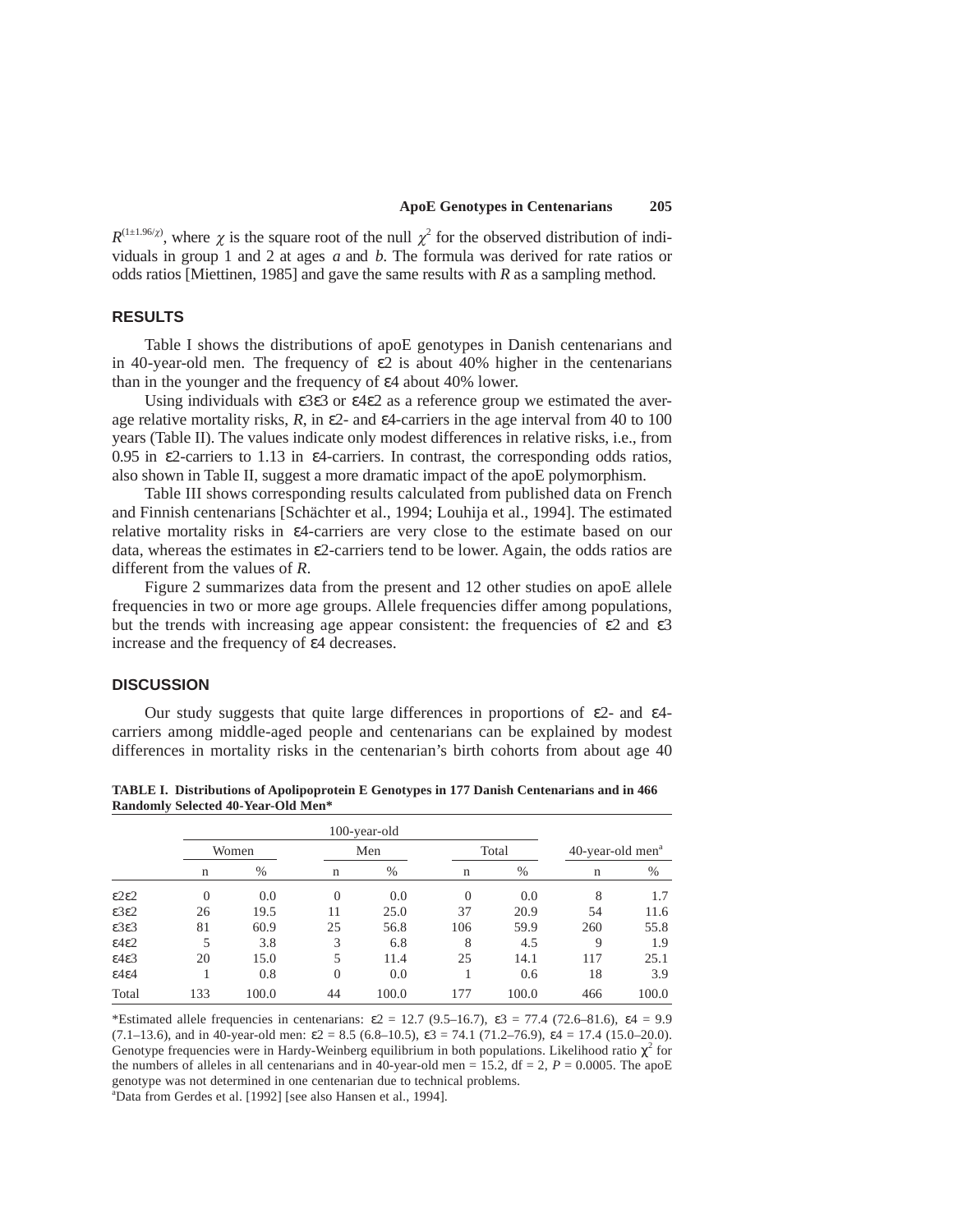**TABLE II. Proportions of Apolipoprotein E Genotype Categories in 40- and 100-Year-Old Danes, and Estimated Genotype-Specific Average Relative Mortality Risks and Odds Ratios\***

|                                                      |     | Age  |     |      |       | Relative risk - $R$ |       | Odds ratio      |  |
|------------------------------------------------------|-----|------|-----|------|-------|---------------------|-------|-----------------|--|
|                                                      |     | 40   |     | 100  | Point | 95% CI              | Point | 95% CI          |  |
| $\epsilon$ 2-carriers                                | 62  | 13%  | 37  | 21%  | 0.95  | $(0.88 - 1.02)$     | 0.71  | $(0.45 - 1.12)$ |  |
| $\epsilon$ 3 $\epsilon$ 3+ $\epsilon$ 4 $\epsilon$ 2 | 269 | 58%  | 114 | 64%  | 1.00  |                     | 1.00  |                 |  |
| $\epsilon$ 4-carriers                                | 135 | 29%  | 26  | 15%  | 1.13  | $(1.05-1.22)$       | 2.37  | $(1.42 - 3.94)$ |  |
| Total                                                | 466 | 100% | 177 | 100% |       |                     |       |                 |  |

 $*R = \frac{\ln p_1(b) - \ln p_1(a) + \ln S[a, b]}{\ln p_2(b) - \ln p_2(a) + \ln S[a, b]}$  $\frac{\ln p_1(b) - \ln p_1(a) + \ln S[a, b]}{\ln p_2(b) - \ln p_2(a) + \ln S[a, b]},$ 

with  $p_2(b) = 0.64$ ,  $p_2(a) = 0.58$ , i.e., the proportions of  $\varepsilon 3\varepsilon 3 + \varepsilon 4\varepsilon 2$  among centenarians and 40-yearold men, respectively. For  $\varepsilon$ 2-carriers,  $p_1(b) = 0.21$  and  $p_1(a) = 0.13$ , and for  $\varepsilon$ 4-carriers,  $p_1(b) = 0.15$ and  $p_1(a) = 0.29$ . The values of *S*[*a,b*], i.e., the chance of surviving from 40 to 100 years in the Danish population, is assumed to be 0.002. If  $S = 0.001$  *R* is 0.96 for  $\varepsilon$ 2-carriers and 1.12 for  $\varepsilon$ 4-carriers, respectively, and it is 0.95 and 1.15, respectively, if  $S = 0.004$ . Thus the value of S is relatively unimportant. The results were not materially influenced by whether or not the few individuals with the ε4ε2 genotype were placed in the reference group, or considered as either ε2- or ε4-carriers (not shown).

and onwards. Epsilon 2 carriers have an estimated average mortality risk that is only 4–12% lower than in ε3ε3- and ε4ε2 genotypes, and ε4-carriers has a risk that is only 10–14% higher (Tables II and III).

# **Is the apoE Gene a "Longevity Gene" or a "Frailty Gene"?**

The measure  *associates with the view that apoE gene is a "frailty gene" rather* than a specific determinant of extreme longevity, or a "longevity gene" [van

**TABLE III. Proportions of Apolipoprotein E Genotype Categories in Young and in 100-Year-Old Frenchmen and Finns, and Estimated Genotype-Specific Average Relative Mortality Risks and Odds Ratios (Calculations Based on Published Data)\***

|                                                      | Age       |      |     |      | Relative risk - $R$ |                 | Odds ratio |                 |
|------------------------------------------------------|-----------|------|-----|------|---------------------|-----------------|------------|-----------------|
|                                                      | $27 - 70$ |      | 100 |      | Point               | 95% CI          | Point      | 95% CI          |
| France                                               |           |      |     |      |                     |                 |            |                 |
| $\epsilon$ 2-carriers                                | 18        | 11%  | 75  | 23%  | 0.88                | $(0.80 - 0.96)$ | 0.46       | $(0.27 - 0.81)$ |
| $\epsilon$ 3 $\epsilon$ 3+ $\epsilon$ 4 $\epsilon$ 2 | 114       | 71%  | 220 | 68%  | 1.00                |                 | 1.00       |                 |
| ε4-carriers                                          | 29        | 18%  | 30  | 9%   | 1.10                | $(1.01-1.20)$   | 2.16       | $(1.09 - 4.28)$ |
| Total                                                | 161       | 100% | 325 | 100% |                     |                 |            |                 |
|                                                      | Age       |      |     |      | Relative risk - $R$ |                 | Odds ratio |                 |
|                                                      | $3 - 13$  |      | 100 |      | Point               | 95% CI          | Point      | 95% CI          |
| Finland                                              |           |      |     |      |                     |                 |            |                 |
| $\epsilon$ 2-carriers                                | 90        | 6%   | 24  | 13%  | 0.89                | $(0.82 - 0.96)$ | 0.49       | $(0.30 - 0.79)$ |
| $\epsilon$ 3 $\epsilon$ 3+ $\epsilon$ 4 $\epsilon$ 2 | 954       | 60%  | 124 | 70%  | 1.00                |                 | 1.00       |                 |
| ε4-carriers                                          | 533       | 34%  | 30  | 17%  | 1.14                | $(1.07-1.21)$   | 2.52       | $(1.61 - 3.93)$ |
| Total                                                | 1.577     | 100% | 178 | 100% |                     |                 |            |                 |

\*Data from France are based on Schächter et al. [1994] and data from Finland are based on Louhija et al. [1994] and Lehtimaki et al. [1990]. The values of R were estimated assuming that the chance of surviving from the young age to 100 years is 0.002 in both populations.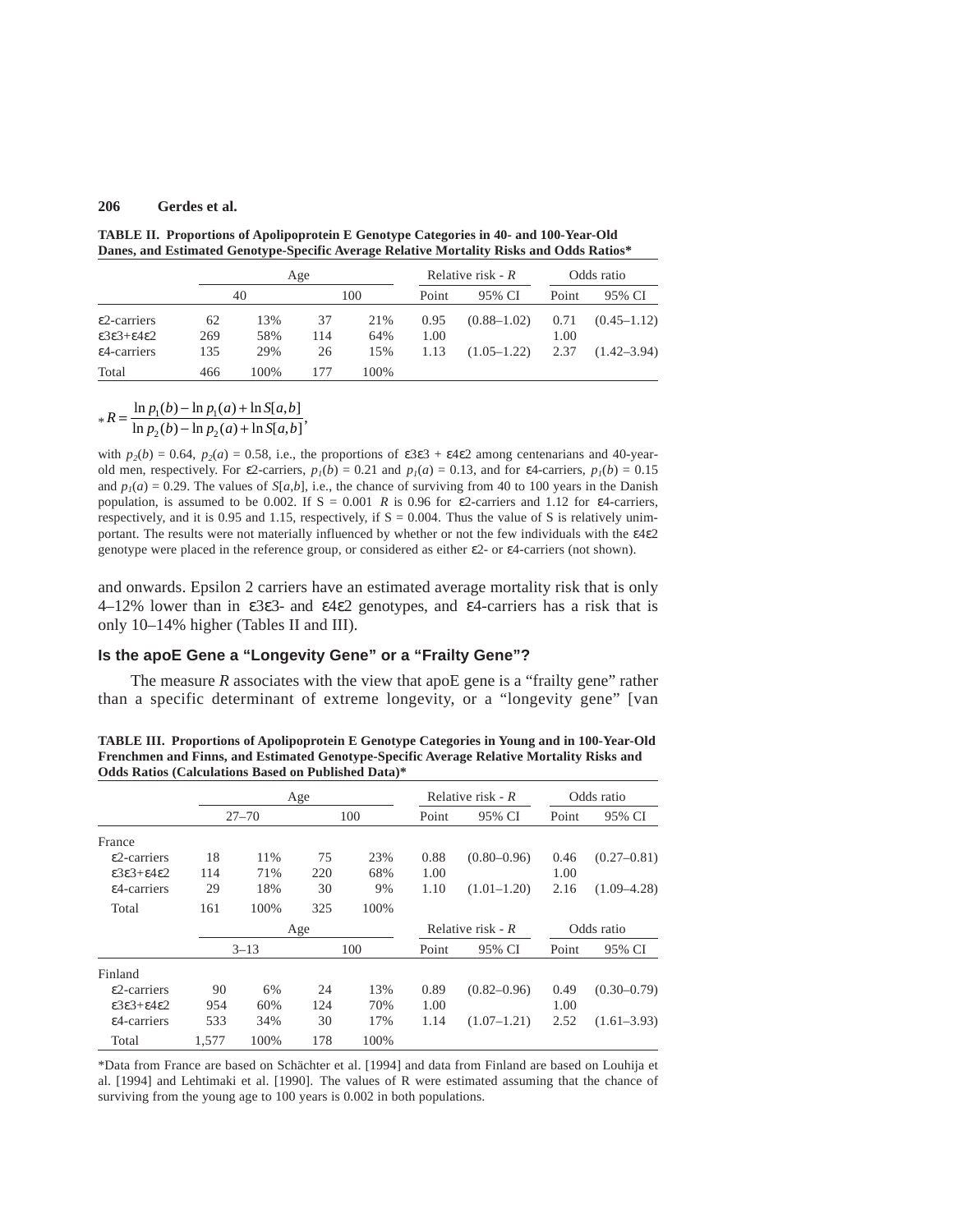

 $\varepsilon$ 2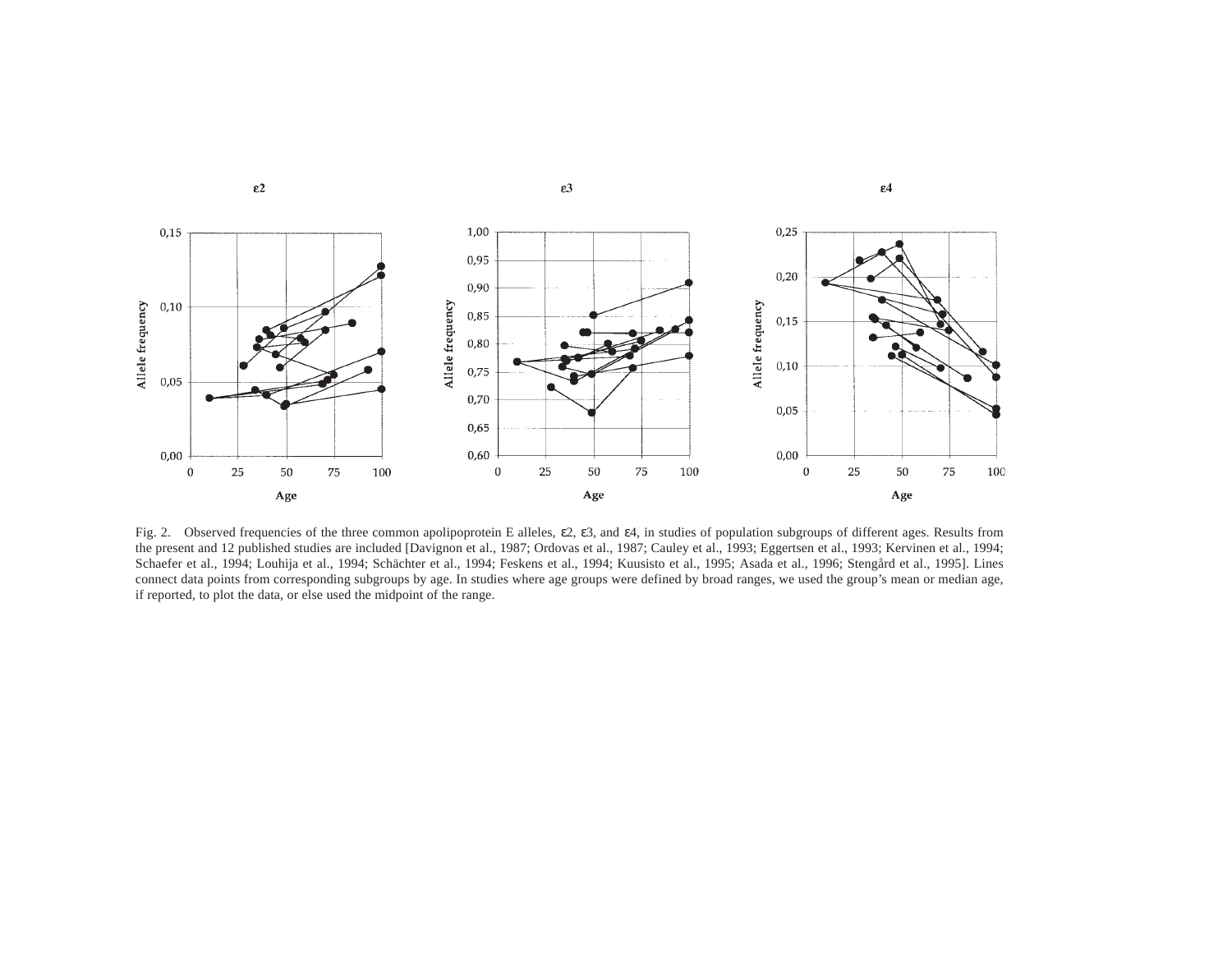Bockxmeer, 1994]. The latter view, we believe, is a misconception stemming in part from using odds ratios to summarize data. Odds ratios calculated from the proportions of genetic subpopulations in young and in very old people, respectively, may attain dramatic values, but fail to reflect relative mortality hazards in a meaningful way, as illustrated in Figure 1. Such odds ratios are neither comparable to odds ratios derived from density case-control study data, which consistently approximates rate ratios, nor will they approximate relative mortality risk, if data are viewed as derived from a cumulative case-control study, because the cumulated mortality risk is extremely high and the "rare disease assumption" thus grossly violated [Rothman and Greenland, 1998]. As to the latter, one cannot sustain the interpretability of odds ratios by simply inverting matters to say that it is a "rare event" to become a centenarian. The data summarized in Figure 2 support the conception of the apoE gene as a frailty gene: allele frequencies in centenarians are not peculiar, but appear as extensions of trends in data for 70-, 80-, and 90-year-olds.

## **Comparison of the Values of R With Results From Cohort Studies**

Stengård et al. [1995, 1996] followed two cohorts of Finnish men aged 65–84 years for 5 years. About 30% of the men died and we used the published data to estimate crude genotype-specific mortality rates and rate ratios (i.e., relative mortality risks). The rate ratios for ε2-carriers with ε3ε3 genotypes as reference group were 3.5 (95%, CI 1.8–6.8) in one cohort and 1.1 (95%, CI 0.6–2.2) in the other, and for ε4-carriers they were 1.9 (95%, CI 1.2–3.1) and 1.4 (95%, CI 0.9–2.1). Hence, the values for ε2-carriers differed markedly from the *R*-value calculated in the present study (Tables II and III), and the relative mortality risk in ε4-carries were also higher.

Corder et al. [1996] determined relative mortality hazards in ε3ε2- and ε4ε3 genotypes with the ε3ε3 genotype as reference in a Swedish cohort of 1,077 men and women aged 75 or older, followed for up to 7 years [Corder et al., 1996]. Relative mortality hazards, controlling for age and sex, were 0.8 (95%, CI 0.6–1.1) in ε3ε2 genotypes and 1.3 (95%, CI 1.0–1.6) in ε4ε3 genotypes, respectively. The *R*values in Tables II and III are not very different from these relative hazards, considering the truly different approach to obtain the values. However, the *R*-values are closer to the null hypothesis value of 1. This is perhaps not unexpected, since *R* incorporates a proportional hazard assumption and estimates average relative mortality risk over a broad age interval from about 40 to 100 years. If apoE polymorphism is not related to survival throughout the age interval, or if relative risks are changing with age, the *R*-values tend to become "diluted." The complex age-dependency of the association of apoE genotypes with Alzheimer's disease [Farrer et al., 1997] and presumably also cardiovascular disease [Haviland et al., 1995; Kuusisto et al., 1995; Zerba et al., 1996] suggest that this may very well occur.

## **Basic Assumption That May Not Hold**

The assumption that the observed apoE genotype distribution in 40-year-old men today represents the distribution in the centenarians birth cohort some 60 years ago may not hold. Immigrations or emigrations of larger ethnic subgroups in the past can undermine such an assumption in studies conducted in some places [Stengård et al., 1995]. Also, given the multifaceted biological functions of apoE [Mahley, 1988; Mahley et al., 1990; Weisgraber et al., 1994; Ordovas et al., 1996] it cannot be ex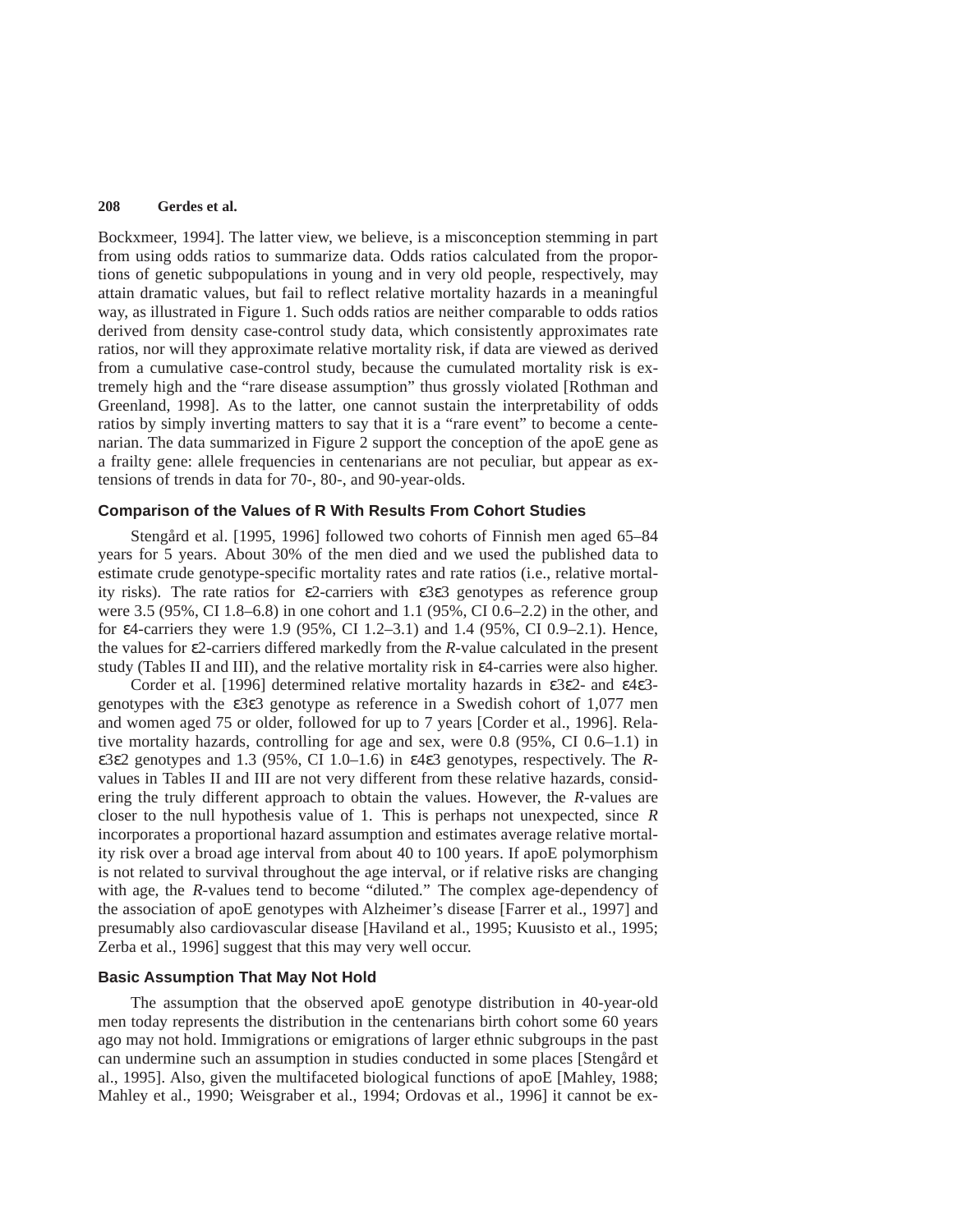cluded that genotypes have conferred differential survival under the circumstances that prevailed when today's centenarians were children, and where notably infectious diseases and nutritional disorders took a large toll.

### **Conclusion**

The apoE gene is a frailty gene that associates with moderate differential mortality in elderly people.

#### **ACKNOWLEDGMENTS**

We thank Dr. Niels Erik Pedersen and Ms. Marianne Käehne at the Department of Clinical Chemistry at Odense University Hospital for determining the apolipoprotein E genotypes.

## **REFERENCES**

- Asada T, Kariya T, Yamagata Z, Kinoshita T, Asaka A. 1996. Apolipoprotein E allele in centenarians. Neurology 46:1484–84.
- Cauley JA, Eichner JE, Kamboh MI, Ferrell RE, Kuller LH. 1993. Apo E allele frequencies in younger (age 42–50) vs older (age 65–90) women. Genet Epidemiol 10:27–34.
- Corder EH, Lannfelt L, Viitanen M, et al. 1996. Apolipoprotein E genotype determines survival in the oldest old (85 years or older) who have good cognition. Arch Neurol 53:418–22.
- Davignon J, Bouthillier D, Nestruck AC, Sing CE. 1987. Apolipoprotein E polymorphism and atherosclerosis: insight from a study in octogenarians. Trans Am Clin Climatol Assoc 99:100–10.
- Davignon J, Gregg RE, Sing CF. 1988. Apolipoprotein E polymorphism and atherosclerosis. Arteriosclerosis 8:1–21.
- Eggertsen G, Tegelman R, Ericsson S, Angelin B, Berglund L. 1993. Apolipoprotein E polymorphism in a healthy Swedish population: variation of allele frequency with age and relation to serum lipid concentrations. Clin Chem 39:2125–9.
- Farrer LA, Cupples LA, Haines JL, et al. 1997. Effects of age, sex, and ethnicity on the association between apolipoprotein E genotype and Alzheimer disease: a meta-analysis. JAMA 278:1349–56.
- Feskens EJM, Havekes LM, Kalmijn S, de Knijff P, Launer LJ, Kromhout D. 1994. Apolipoprotein e4 allele and cognitive decline in elderly men. B M J 309:1202–6.
- Gerdes LU, Gerdes C, Hansen PS, Klausen IC, Faergeman O, Dyerberg J. 1996. The apolipoprotein E polymorphism in Greenland Inuit in its global perspective. Hum Genet 98:546–50.
- Gerdes LU, Klausen IC, Sihm I, Faergeman O. 1992. Apolipoprotein E polymorphism in a Danish population compared to findings in 45 other study populations around the world. Genet Epidemiol 9:155–67.
- Hansen PS, Gerdes LU, Klausen IC, Gregersen N, Faergeman O. 1994. Genotyping compared with protein phenotyping of the common apolipoprotein E polymorphism. Clin Chim Acta 224:131–7.
- Haviland MB, Lussier-Cacan S, Davignon J, Sing CF. 1995. Impact of apolipoprotein E genotype variation on means, variances, and correlations of plasma lipid, lipoprotein, and apolipoprotein traits in octogenarians. Am J Med Genet 58:315–31.
- Hixson JE, Vernier DT. 1990. Restriction isotyping of human apolipoprotein E by gene amplification and cleavage with HhaI. J Lipid Res 31:545–8.
- Kervinen K, Savolainen MJ, Salokannel J, et al. 1994. Apolipoprotein E and B polymorphisms—longevity factors assessed in nonagenarians. Atherosclerosis 105:89–95.
- Kuusisto J, Mykkänen L, Kervinen K, Kesäniemi YA, Laakso M. 1995. Apolipoprotein E4 phenotype is not an important risk factor for coronary heart disease or stroke in elderly subjects. Arterioscler Thromb Vasc Biol 15:1280–86.
- Lehtimaki T, Moilanen T, Viikari J, et al. 1990. Apolipoprotein E phenotypes in Finnish youths: a cross-sectional and 6-year follow-up study. J Lipid Res 31:487–95.
- Louhija J, Miettinen HE, Kontula K, Tikkanen MJ, Miettinen TA, Tilvis RS. 1994. Aging and genetic